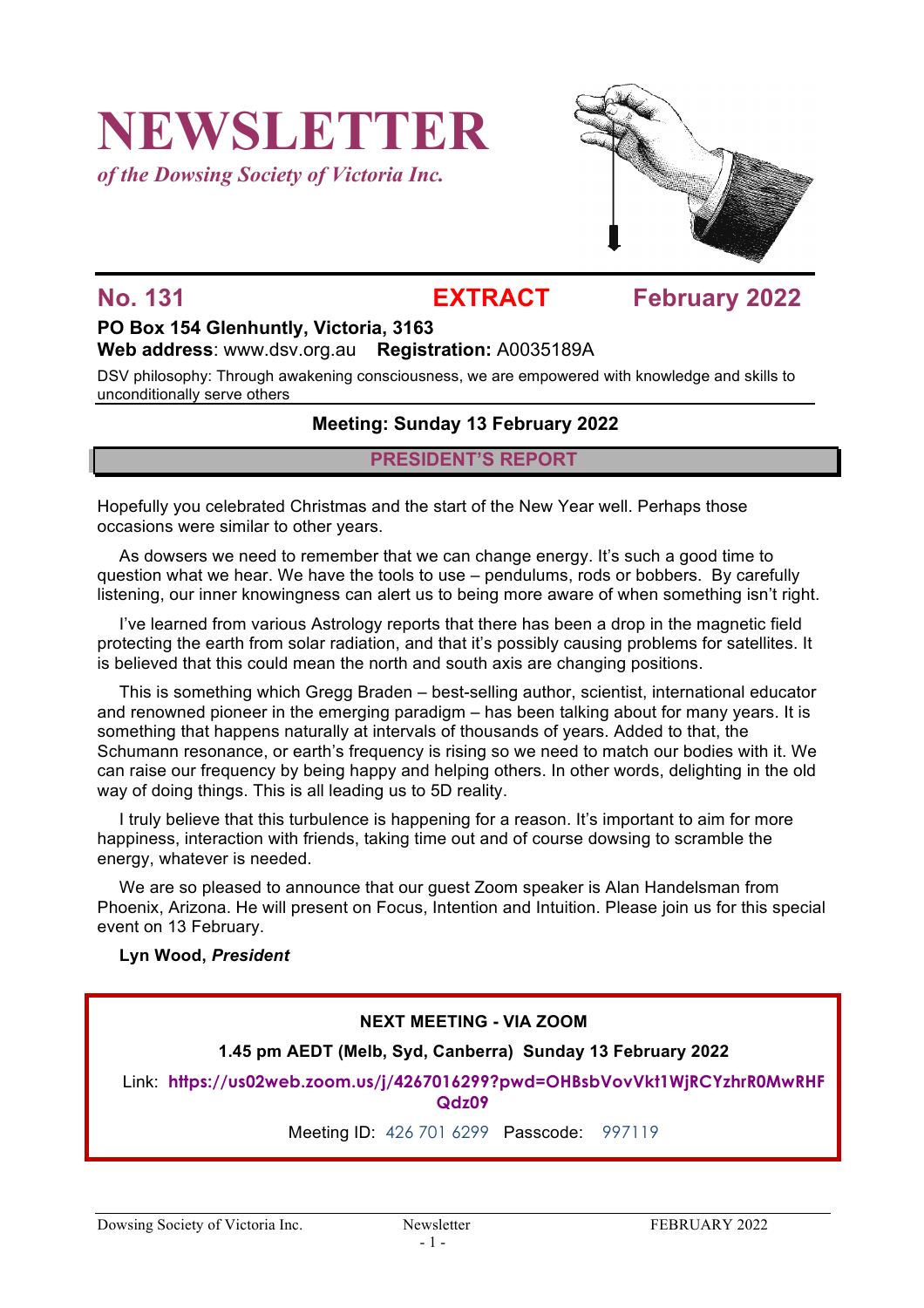#### **OUR NEXT MEETING**

We are delighted that Alan Handelsman from the US will present at our DSV meeting on Sunday 13 February. Alan has taught at the Ozark Research Institute (ORI), throughout the US, Canada, England, Norway and Switzerland.

In his presentation to the DSV Alan will share useful insights and practical tips. He aims to help us to achieve a more focused state of mind when dowsing, eliminate unwanted emotional energy, and to amplify intention for better and more consistent results.

Contact details for Alan Handelsman:

Email: alanhand@aol.com Web: https://mbshypnotherapy.com/ Web: https://resonancetuner.com/

#### **WEEKLY ONLINE DOWSING**

Each Friday (12 noon AEDT time) Heather Wilks and fellow dowser, Frances Peterson, hold a short dowsing session to address the energies associated with the pandemic.

You're invited to join in at 12 noon AEDT. Just go directly to Zoom with these details:

Join Zoom Meeting: https://us02web.zoom.us/j/82228820878…

Meeting ID: 822 2882 0878 Passcode: 324825

Alternatively, you can later watch and dowse along to the replay on Facebook.

Go to *Heather Wilks'* Fb page, "*Dowsing for Australia and Beyond*" (Frances Peterson's Fb group) and/or "*How to dowse with rods and pendulums*" (DSV Committee Member, Mick Moran's Fb group).



Sekhim Healing

· Property Dowsing

· Ear Candling

# **Gently Does It** Lyn Wood

Phone: 0409 839 581 or 8759 3182 Email: lyn.wood@optusnet.com.au

- · Crystal Heart Reiki/ · Reiki Workshops
	- · Oh! Naturale Skin & Haircare
- · Blue Moon Aromatherapy · Pendulum Workshops
	- · Super Concentrates
		- household products



# Integrated effective healing

#### • Dowsing • Tapping

• Hypnotherapy **Heather Wilks** heather@ohnaturale.com 0414 836 654

**THE ELEPHANT ROPE**

A man was walking through an elephant camp, and he spotted the elephants weren't being kept in cages or held by the use of a chain.

All that was holding them back from escaping the camp, was a small piece of rope tied to one of their legs.

The trainer explained: When they are very young and much smaller we use the same sized rope to tie them and, at that age, it's enough to hold them. As they grow up, they are conditioned to believe they cannot break away. They believe the rope can still hold them, so they never try to break free.

The only reason the elephants were not breaking free and escaping from the camp was that over time they adopted the belief that it just was not possible.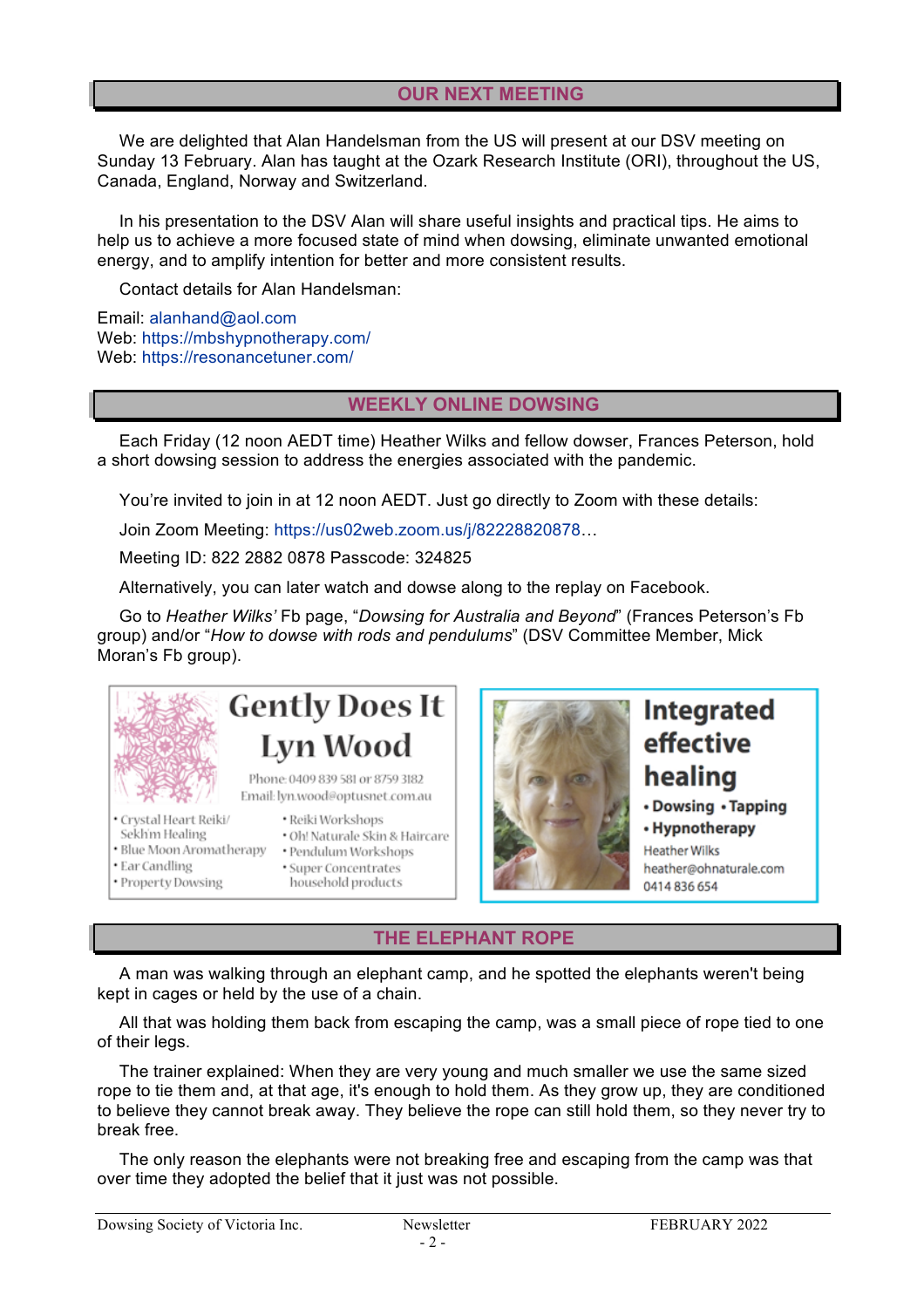**Moral of the Story** : No matter how much the world tries to hold you back, always continue with the belief that what you want to achieve is possible.

### **WISDOM**

Dr. David Hawkins was a psychiatrist, spiritual teacher and director of the Spiritual Research Institute in the US. In 1994 he wrote the book "Power Versus Force."

In it, he presented "The Map of Consciousness" a chart of vibrational frequencies and their characteristics, which he derived using applied kinesiology on thousands of people over 20 years of research**.**

UK Astrologer Pam Gregory has shared some of the specific characteristics from Dr. Hawkins. You can view it here: https://www.youtube.com/watch?v=6PbEsJGk8lI

### **THE GUEST HOUSE**

 *This being human is a guest house.*

 *Every morning a new arrival.*

 *A joy, a depression, a meanness, some momentary awareness comes*

 *as an unexpected visitor.*

 *Welcome and entertain them all!*

 *Even if they are a crowd of sorrows, who violently sweep your house*

 *empty of its furniture, still, treat each guest honorably.*

 *He may be clearing you out for some new delight.*

 *The dark thought, the shame, the malice.*

 *Meet them at the door laughing and invite them in.*

 *Be grateful for whatever comes.*

 *Because each has been sent as a guide from beyond.*

*§ Rumi – a 13th century Persian Poet*

#### *Above details from Nick Polizzi*

*Host of Proven: Healing Breakthroughs Backed By Science & Founder of The Sacred Science*  https://www.thesacredscience.com/

### **FOR STILLNESS & PEACE**

*Shared with kind permission from the Tucson Dowsers' December 2021 Newsletter.* 

This is a special gift from US healer, Joachim Wippich. While dowsing to investigate letters of the alphabet, he found that the Capital Letter **J** is the most appropriate to help in creating more stillness and peace.

You can create your own sphere with a **J** (the **J** needs to have the cap on it) and use the intention of Stillness and Peace. The Tucson Dowsers used Christmas decorations and gave those as gifts. As the festive season has since ended, you could just borrow the approach, drawing a **J** on the back of a smiley ball (or similar) and use superglue to stick it to a piece of white card to hold it firmly in place.